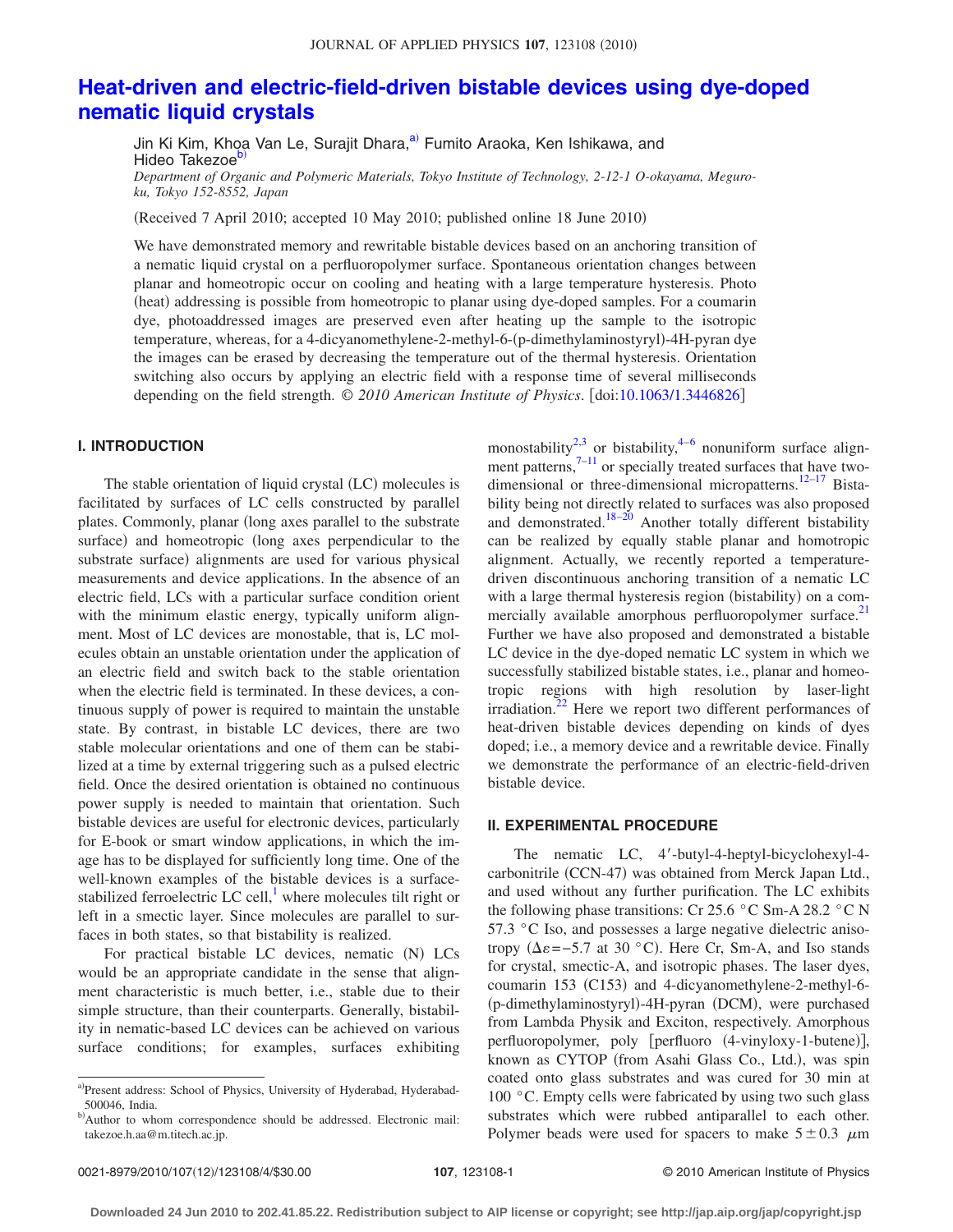thick cells. Then CCN-47 doped with 0.5 wt % C153 or DCM was introduced into the empty cells using capillary action in the isotropic phase.

The texture was observed under a polarizing microscope (Nikon, OPTIPHOT-POL) equipped with a temperaturecontrolled Mettler-Toledo FP90 hot stage. The cooling and heating rate was  $\pm 2$  °C/min. As for light source, we employed a laser diode, LQC405-360C (Newport), whose wavelength (405 nm) matches the absorption peaks of both dyes (C153, DCM) used. For C153-doped and DCM-doped samples, we used 1.2 kW/mm<sup>2</sup> at 51 °C and 4.2 kW/mm<sup>2</sup> at 48 °C. For voltage dependent polarizing optical microscopy (POM) images of the switching cell, rectangular voltage with a frequency of 10 kHz was applied.

#### **III. RESULTS AND DISCUSSIONS**

In our previous study, we used C153-doped CCN-47. Here we show transmittance of DCM-doped CCN-47 with varying temperature, as shown in Fig. [1.](#page-1-0) The measurement method is the same as that described in our previous paper.<sup>22</sup> As observed in Fig.  $1(a)$  $1(a)$ , we confirmed that a DCM-doped sample also exhibits a discontinuous anchoring transition with a considerable width of hysteresis, the same as in C153 doped one. Temperatures in parentheses are for a C153 doped CCN-47 sample. By scanning a focused laser beam on the cells, which was heated from temperatures a little below the upper anchoring transition temperature  $(50.5 \degree C)$  for DCM and 53.5  $\degree$ C for C153), we can record lines if the local heating by laser irradiation exceeds the upper anchoring transition temperature, as shown at the top of Figs.  $1(b)$  $1(b)$  and  $1(c)$ , for DCM and C153, respectively. Dark background and bright lines correspond to homeotropic and planar orientations, respectively.

Photomicrographs display the temperature dependent evolution of recorded lines for temperature cycles down below the lower anchoring transition temperature. In DCMdoped CCN-47, erasing and rewriting are possible, as shown in Fig.  $1(b)$  $1(b)$ ; i.e., anchoring transition from planar to homeotropic starts to occur at 43  $\degree$ C, and completed at 41  $\degree$ C. The homeotropic state obtained at 41 °C was well preserved up to 48 °C during heating process, which made it possible to overwrite another pattern. We could rewrite tiny characters "LC" at  $48 \degree$ C in the same spot, in which two lines were previously recorded. Thus rewritability is clearly shown; different kinds of patterns were recordable repeatedly using the hysteresis cycle. Totally different performance was obtained in C[1](#page-1-0)53-doped sample, as shown in Fig.  $1(c)$ . The recorded patterns remained unchanged even at 43 °C, well below the lower anchoring transition temperature, and after heating up to the original temperature 51 °C. Thus, expected anchoring transition from planar to homeotropic state did not occur; the recorded patterns were memorized irrespective of temperature change. Namely, the LC director seems to firmly stick to the surface once the laser-light-induced planar state is stabilized.

To understand the different behavior in DCM-doped and C153-doped samples, texture evolution by raising the temperature up to the isotropic phase was examined. The transi-

<span id="page-1-0"></span>

FIG. 1. (Color online) (a) Temperature dependence of transmittance showing anchoring transition in DCM-doped CCN-47. Note the existence of temperature hysteresis (bistability) with a wide temperature range. C153-doped CCN-47 exhibits the similar behavior with slightly different anchoring transition temperatures, which are given in parentheses. (b) POM images showing a rewritable bistable device using DCM-doped CCN-47; i.e., cooled from 48 to 41  $\degree$ C, then heated up to 48  $\degree$ C and rewrote LC. (c) POM images showing a memory bistable device using C153-doped CCN-47; i.e., cooled from 51 to 43 °C. Heating from 43 to 51 °C exhibited the same textures.

tions from homeotropic to planar alignment occurred at 50.8 °C. As expected, the textures of DCM-doped CCN-47 were very uniform without any trace of stripes when heated up to 55 °C, as observed in Fig. [2](#page-2-0)(a). The uniform texture was maintained even after cooled down to 44 °C from isotropic  $(60 °C)$ . With further decreasing temperature below  $44 \degree C$ , the anchoring transition to homeotropic alignment (dark part) was initiated at 43.9  $\degree$ C and was completed with further decreasing temperature. By contrast, in C153-doped sample, homeotropic orientation indicated by dark region began to turn into planar (53.7  $\degree$ C). However, an afterimage recorded at 51 °C was preserved even at 56 °C, as shown in Fig.  $2(b)$  $2(b)$ . The afterimage could not be erased even after heating up the cell to the isotropic phase, and reappeared when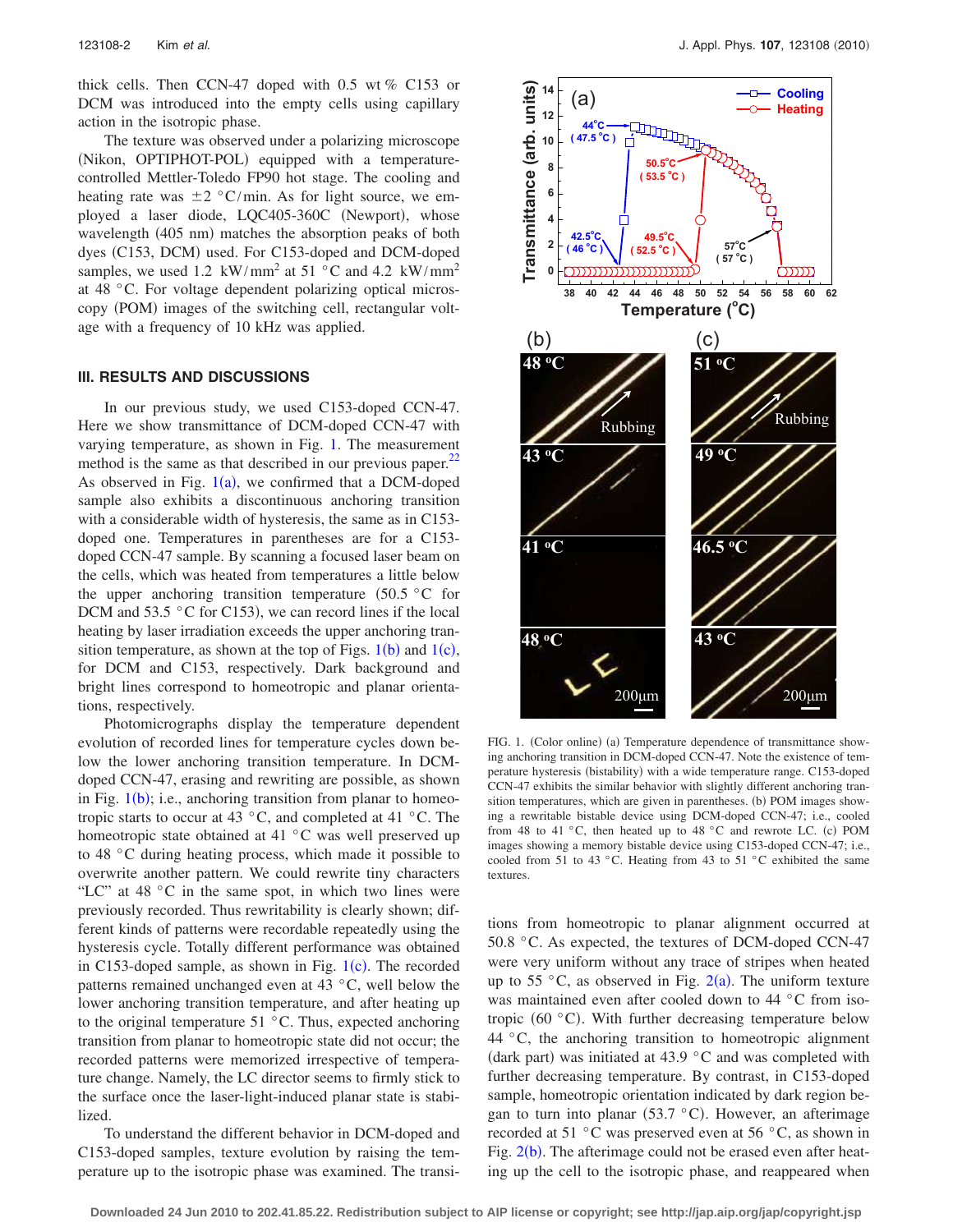<span id="page-2-0"></span>

FIG. 2. (Color online) POM images of LC textures as observed above upper anchoring transition temperature in (a) DCM-doped sample and (b) C153doped sample.

the sample was cooled down to the nematic phase  $(55 \degree C)$ and even down to 49 °C. When the temperature of the sample was brought to close to the lower transition temperature (47.5  $\degree$ C), the planar alignment changed into homeotropic one only at the background part. The texture evolutions with further decreasing temperature below 47.5 °C exactly followed the situations as already described in Fig.  $1(c)$  $1(c)$ . As inferred from Fig.  $2(b)$  $2(b)$ , dye adsorption to the surface is most likely to be responsible for temperature-insensitive permanent planar orientation in C153-doped samples. Actually dye aggregation at the surface has been reported earlier.<sup>23,[24](#page-3-14)</sup> However, DCM has no contribution to the surface but acts as a heat source for the recording process.

So far we have discussed heat-induced switching of the LC molecular orientation. The orientation change can be achieved from homeotropic to planar by applying an electric field between substrate surfaces, since the LC director is forced to be perpendicular to the field because of negative dielectric anisotropy, as schematically shown in the middle of Fig.  $3(a)$  $3(a)$ . Since molecules are homeotropically anchored to surfaces, the field-induced orientation change first occurs in bulk at a field  $(3 \ V_{p-p})$  for the Frederiks transition. However, this distortion is so small as not to influence the deviation of surface molecules from vertical direction. With further increasing voltage  $(5 V_{p-p})$ , the distortion of the bulk molecules as well as the surface molecules becomes larger. When switched off, most of the bulk molecules return to homeotropic state, so do the surface molecules by elastic torque. However, some of the surface molecules stay in pla-

<span id="page-2-1"></span>

FIG. 3. (Color online) (a) Schematic illustration of the electric-field-induced LC molecule reorientation by application of an electric field (middle) and POM images of LC textures during (left) and after (right) the application of an electric field at 51  $^{\circ}$ C. (b) Electro-optical response curves of an LC cell by application of a single bunch of rectangular voltage of 10, 7, 5, and  $4 \text{ V}_{p-p}$  (from left to right) during 40 ms. (c) The rise process in the electrooptical response in an enlarged time scale. (d) The response by applying a single rectangular reverse pulse of 10  $V_{p-p}$ .

nar state due to nonuniformity of the cell surface. All of the surface molecules eventually become stabilized as planar state at 7  $V_{p-p}$  being applied and removed.

The situation described above was actually realized using a C153-doped sample, as shown in both sides of Fig.  $3(a)$  $3(a)$ . In the absence of a field, the equilibrium texture of the cell at 51 °C was homeotropic. When a voltage exceeding the Frederiks transition is applied to the cell  $(3 \text{ V}_{p-p})$ , the bulk LC molecules started to reorient with the director perpendicular to the field. When the field is turned off, they relax back to the original (homeotropic) state. With 5  $V_{p-p}$ being applied, the bulk molecules are more deviated from the vertical direction, which results in higher birefringence. When the field is removed, the majority of the homogeneous state relaxes into homeotropic, whereas a tiny minority does not. Above 7  $V_{p-p}$ , presumably being capable of overcoming the energy barrier between two stable states, surface anchoring state also changed so that back switching did not occur. In this way, all the experimental observation is consistent to the cartoons illustrated in the middle of Fig.  $3(a)$  $3(a)$ .

Figures  $3(b)$  $3(b)$  and  $3(c)$  show transmittance changes in field-induced anchoring transitions in long and short time ranges, respectively. Here we applied a bunch of ac rectangular voltage (1 ms pulse duration (500 Hz), 40 ms bunch duration). The transmittance changed from dark to bright under 7 and 10  $V_{p-p}$ , whereas it increased first and decreased back under 4 and 5  $V_{p-p}$  [Fig. [3](#page-2-1)(b)], being consistent with the results shown in Fig.  $3(a)$  $3(a)$ . With increasing voltage, an induction period becomes shorter and the transmittance rise becomes faster, that is more clearly seen in Fig.  $3(c)$  $3(c)$ . At